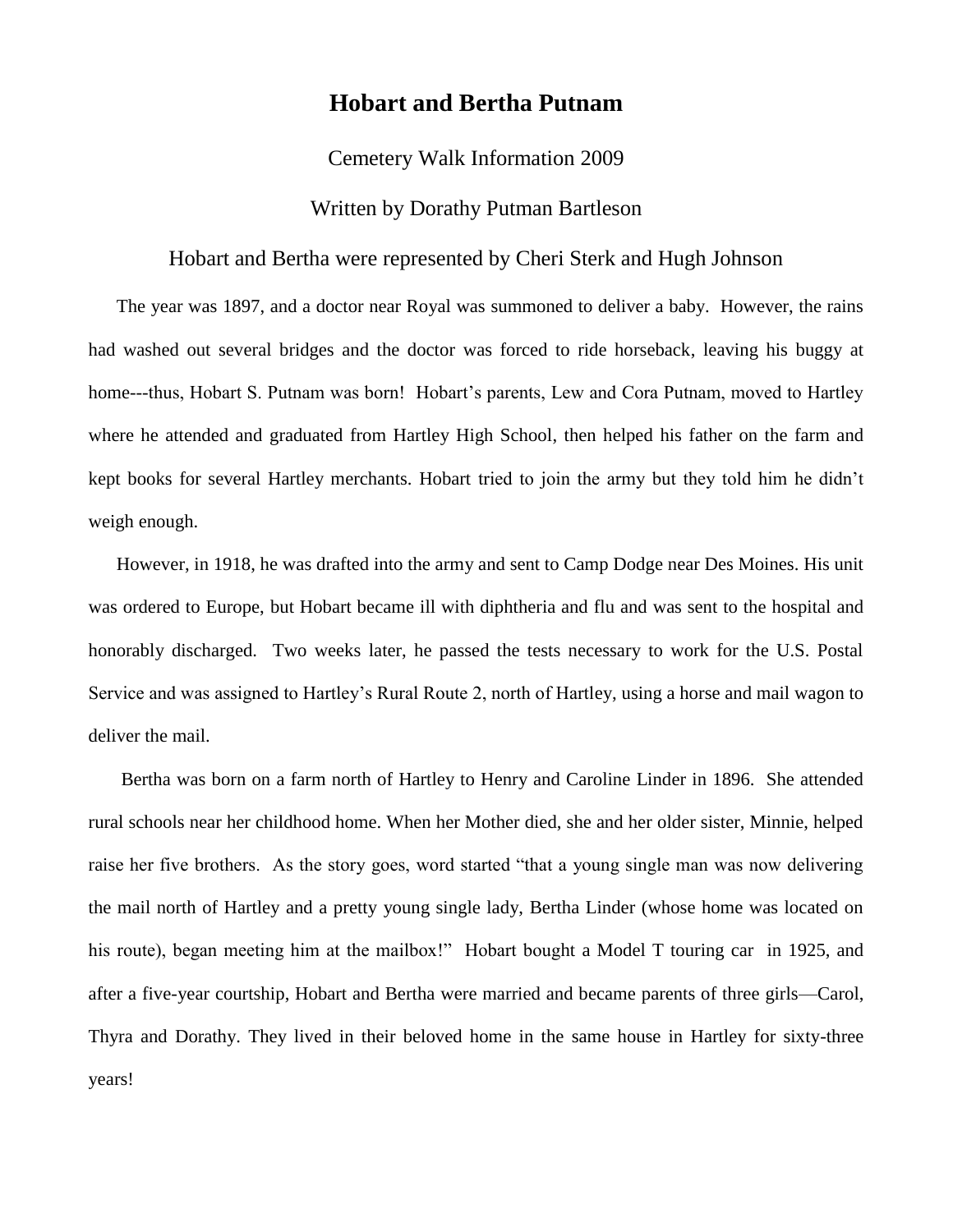Hobart continued to deliver the Hartley mail and took his job very seriously. Most rural mail carriers were very conscientious and tried their hardest to sort the mail, decipher the handwriting and send it off to the right party. Hobart was no exception. He had some rough times in the winter as he battled the snowy roads, and if necessary, used a bobsled and even snow shoes. His motto was, "The mail must go through!" On Christmas Eve he would occasionally work late, delivering a package or letter to someone on his route from a son in the service. People could depend on him arriving at the mailbox at a certain time and they set their watches according to his arrival. His route was twenty miles long when he started delivering mail, but by the time he retired in 1960, the route had lengthened to cover sixty-nine miles.

Hobart was a charter member of the American Legion serving for sixty-two continuous years of membership, and as an officer (mostly chaplain) of Arthur Kirchoff Post No.288 for fifty years. He was usually the oldest member in Hartley to march from the Legion Hall to the cemetery on Memorial Day. He also was a member of the Masonic Lodge, the Order of the Eastern Star, Shriners and Rural Letter Carriers Association. He was a man of God and a faithful member of the United Methodist Church of Hartley where he served as Sunday school superintendent for twenty years. During World War II Hobart joined the Civil Air Patrol and helped with air raid drills.

Hobart was dedicated to his wife, daughters, and aging parents, but he also enjoyed his hobbies--- flying, gardening, beekeeping, and working in his shop. He had fun attending auctions and Bertha was amazed at the "stuff' he brought home!

Bert (as she was often called) loved her children, grandchildren and great-grandchildren, and they adored her. She was devoted to her husband and family, yet took time to be involved in community affairs. She was a charter member of the American Legion Auxiliary and The Eastern Star. She was also a member of the United Methodist Church where she served in Sarah Circle, and taught Sunday school for many years. She was given an award for helping Goodwill Industries for 38 years.